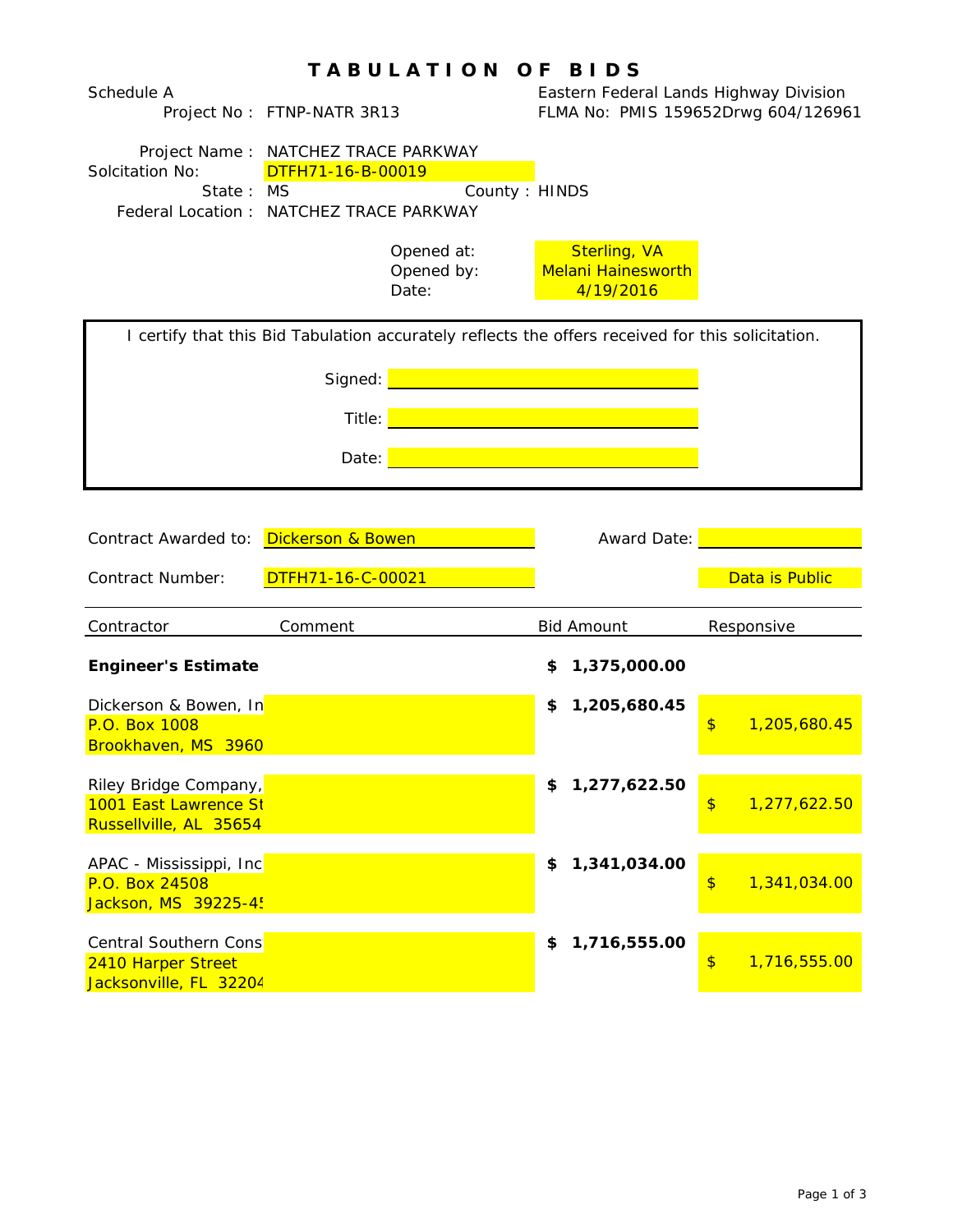## **T A B U L A T I O N O F B I D S**

| Schedule A                 | <b>Total of Bid Items:</b> | 1,375,000.00 | 1,205,680.45 | 1,277,622.50 | 1,341,034.00 | 1,716,555.00 |
|----------------------------|----------------------------|--------------|--------------|--------------|--------------|--------------|
| Project No: FTNP-NATR 3R13 |                            |              |              |              |              |              |

Project Name: NATCHEZ TRACE PARKWAY

|                   |                         | CQ = "Contract Quantity"                                                                                                                   |    | <b>Engineer's Estimate</b> |                    |            | Dickerson & Bowen |               |    |            | <b>Riley Bridge</b> |               |  |            | APAC Mississippi Inc. |               |      |            | <b>Central Southern Construction</b> |                    |            |
|-------------------|-------------------------|--------------------------------------------------------------------------------------------------------------------------------------------|----|----------------------------|--------------------|------------|-------------------|---------------|----|------------|---------------------|---------------|--|------------|-----------------------|---------------|------|------------|--------------------------------------|--------------------|------------|
| Item No.          | Quantity                | Unit                                                                                                                                       |    | Unit Price                 |                    | Amount     |                   | Unit Price    |    | Amount     |                     | Unit Price    |  | Amount     |                       | Unit Price    |      | Amount     | Unit Price                           |                    | Amount     |
| 15101-0000        | <b>MOBILIZATION</b>     |                                                                                                                                            |    |                            |                    |            |                   |               |    |            |                     |               |  |            |                       |               |      |            |                                      |                    |            |
| Line A0100        | AI I                    | LPSM                                                                                                                                       | \$ | 101,220.00                 | $\sim$             | 101,220.00 |                   |               | \$ | 122,000.00 |                     | 150,000.00 \$ |  | 150,000.00 |                       | 225,000.00 \$ |      | 225,000.00 |                                      | \$                 | 400,000.00 |
| 15201-0000        |                         | CONSTRUCTION SURVEY AND STAKING                                                                                                            |    |                            |                    |            |                   |               |    |            |                     |               |  |            |                       |               |      |            |                                      |                    |            |
| Line A0120        | AI I                    | <b>LPSM</b>                                                                                                                                | \$ | 14,000.00 \$               |                    | 14,000.00  |                   |               | \$ | 16,000.00  |                     | 15,000.00 \$  |  | 15,000.00  |                       | 15,000.00 \$  |      | 15,000.00  |                                      | $\mathbf{\hat{S}}$ | 50,000.00  |
| 15401-0000        | CONTRACTOR TESTING      |                                                                                                                                            |    |                            |                    |            |                   |               |    |            |                     |               |  |            |                       |               |      |            |                                      |                    |            |
| Line A0140        | AI I                    | <b>I PSM</b>                                                                                                                               | \$ | 17,000.00 \$               |                    | 17,000.00  |                   |               | \$ | 26,000.00  |                     | 27,000.00 \$  |  | 27,000.00  |                       | 17,500.00 \$  |      | 17,500.00  |                                      | $\mathbf{\hat{S}}$ | 50,000.00  |
| 15705-0100        |                         | SOIL EROSION CONTROL, SILT FENCE                                                                                                           |    |                            |                    |            |                   |               |    |            |                     |               |  |            |                       |               |      |            |                                      |                    |            |
| Line A0160        | 300                     | LNFT                                                                                                                                       | \$ | $7.50$ \$                  |                    | 2,250.00   |                   | $10.00$ \$    |    | 3,000.00   |                     | $2.00$ \$     |  | 600.00     |                       | $10.00$ \$    |      | 3,000.00   | $2.00*$                              |                    | 600.00     |
| 20302-0500        |                         | REMOVAL OF CURB, CONCRETE                                                                                                                  |    |                            |                    |            |                   |               |    |            |                     |               |  |            |                       |               |      |            |                                      |                    |            |
| <b>Line A0180</b> | 16                      | LNFT                                                                                                                                       | \$ | 25.00 \$                   |                    | 400.00     |                   | $59.00$ \$    |    | 944.00     |                     | $15.00$ \$    |  | 240.00     |                       | $30.00$ \$    |      | 480.00     | $25.00$ \$                           |                    | 400.00     |
| 20303-3200        |                         | REMOVAL OF SIDEWALK, CONCRETE                                                                                                              |    |                            |                    |            |                   |               |    |            |                     |               |  |            |                       |               |      |            |                                      |                    |            |
| Line A0200        | 15                      | SQYD                                                                                                                                       | \$ | 40.00 \$                   |                    | 600.00     |                   | $65.90$ \$    |    | 988.50     |                     | $30.00$ \$    |  | 450.00     |                       | $30.00$ \$    |      | 450.00     | $50.00$ \$                           |                    | 750.00     |
| 20315-0000        | SAWCUTTING PAVEMENT     |                                                                                                                                            |    |                            |                    |            |                   |               |    |            |                     |               |  |            |                       |               |      |            |                                      |                    |            |
| Line A0220        | 400                     | LNFT                                                                                                                                       | \$ | $8.50$ \$                  |                    | 3,400.00   |                   | $10.00$ \$    |    | 4,000.00   |                     | $12.00$ \$    |  | 4,800.00   |                       | $10.00$ \$    |      | 4,000.00   | $10.00$ \$                           |                    | 4,000.00   |
| 31302-0000        |                         | AGGREGATE-TOPSOIL COURSE                                                                                                                   |    |                            |                    |            |                   |               |    |            |                     |               |  |            |                       |               |      |            |                                      |                    |            |
| Line A0240        | 15,700                  | SQYD                                                                                                                                       | \$ | $5.75$ \$                  |                    | 90,275.00  |                   | $4.00$ \$     |    | 62,800.00  |                     | $7.50$ \$     |  | 117,750.00 |                       | $6.28$ \$     |      | 98,596.00  | $10.00$ \$                           |                    | 157,000.00 |
| 40101-0100        |                         | ASPHALT CONCRETE PAVEMENT, GYRATORY MIX, 3/8-INCH NOMINAL MAXIMUM SIZE AGGREGATE, <0.3 MILLION ESAL, PG 67-22, ROUGHNESS TYPE 1A OR TYPE I |    |                            |                    |            |                   |               |    |            |                     |               |  |            |                       |               |      |            |                                      |                    |            |
| <b>Line A0260</b> | 6,900                   | <b>TON</b>                                                                                                                                 | \$ | 115.00                     | - \$               | 793,500.00 |                   | 87.50 \$      |    | 603,750.00 |                     | 93.40 \$      |  | 644,460.00 |                       | 83.00 \$      |      | 572,700.00 | $100.00$ \$                          |                    | 690,000.00 |
| 40102-0100        |                         | ASPHALT CONCRETE PAVEMENT, GYRATORY MIX, 3/8-INCH NOMINAL MAXIMUM SIZE AGGREGATE, WEDGE AND LEVELING COURSE, PG 67-22                      |    |                            |                    |            |                   |               |    |            |                     |               |  |            |                       |               |      |            |                                      |                    |            |
| <b>Line A0280</b> | 600                     | <b>TON</b>                                                                                                                                 | \$ | 135.00 \$                  |                    | 81,000.00  |                   | $107.50$ \$   |    | 64,500.00  |                     | $111.69$ \$   |  | 67,014.00  |                       | $106.00$ \$   |      | 63,600.00  | $100.00$ \$                          |                    | 60,000.00  |
| 41301-0000        |                         | ASPHALT PAVEMENT MILLING                                                                                                                   |    |                            |                    |            |                   |               |    |            |                     |               |  |            |                       |               |      |            |                                      |                    |            |
| Line A0300        | 7.950                   | SQYD                                                                                                                                       | \$ | $7.00$ \$                  |                    | 55,650.00  |                   | $10.00$ \$    |    | 79,500.00  |                     | $7.00$ \$     |  | 55,650.00  |                       | $8.00$ \$     |      | 63,600.00  | $4.00$ \$                            |                    | 31,800.00  |
| 41401-2000        |                         | CRACKS, CLEANING AND SEALING                                                                                                               |    |                            |                    |            |                   |               |    |            |                     |               |  |            |                       |               |      |            |                                      |                    |            |
| <b>Line A0320</b> | 6,000                   | LNFT                                                                                                                                       | \$ | $3.75$ \$                  |                    | 22,500.00  |                   | $2.00$ \$     |    | 12,000.00  |                     | $2.10$ \$     |  | 12,600.00  |                       | $2.00$ \$     |      | 12,000.00  | $3.00$ \$                            |                    | 18,000.00  |
| 55225-0000        | CLEAN AND RESEAL JOINTS |                                                                                                                                            |    |                            |                    |            |                   |               |    |            |                     |               |  |            |                       |               |      |            |                                      |                    |            |
| Line A0340        | 340                     | LNFT                                                                                                                                       | \$ | $15.00$ \$                 |                    | 5,100.00   |                   | $5.00$ \$     |    | 1,700.00   |                     | $5.30$ \$     |  | 1,802.00   |                       | $5.00$ \$     |      | 1,700.00   | $3.00$ \$                            |                    | 1,020.00   |
| 55225-0000        |                         | CLEAN AND RESEAL JOINTS (ASPHALTIC PLUG)                                                                                                   |    |                            |                    |            |                   |               |    |            |                     |               |  |            |                       |               |      |            |                                      |                    |            |
| <b>Line A0360</b> | 60                      | LNFT                                                                                                                                       | s. | 300.00 \$                  |                    | 18,000.00  |                   | $300.00$ \$   |    | 18,000.00  |                     | $357.00$ \$   |  | 21,420.00  |                       | 300.00        | - \$ | 18,000.00  | $300.00$ \$                          |                    | 18,000.00  |
| 60515-0000        |                         | UNDERDRAIN CLEANOUT(INSTALLATION OF BRIDGE WEEPHOLE FILTERS)                                                                               |    |                            |                    |            |                   |               |    |            |                     |               |  |            |                       |               |      |            |                                      |                    |            |
| Line A0380        | 38                      | EACH                                                                                                                                       | \$ | 400.00 \$                  |                    | 15,200.00  |                   | $620.00$ \$   |    | 23,560.00  |                     | 350.00 \$     |  | 13,300.00  |                       | $625.00$ \$   |      | 23,750.00  | 750.00 \$                            |                    | 28,500.00  |
| 60901-1700        |                         | CURB, CONCRETE, 18-INCH DEPTH                                                                                                              |    |                            |                    |            |                   |               |    |            |                     |               |  |            |                       |               |      |            |                                      |                    |            |
| Line A0400        | 32                      | LNFT                                                                                                                                       | \$ | 60.00 \$                   |                    | 1,920.00   |                   | $97.65$ \$    |    | 3,124.80   |                     | $50.00$ \$    |  | 1,600.00   |                       | $60.00$ \$    |      | 1,920.00   | $50.00$ \$                           |                    | 1,600.00   |
| 60915-1000        | WHEELSTOP, CONCRETE     |                                                                                                                                            |    |                            |                    |            |                   |               |    |            |                     |               |  |            |                       |               |      |            |                                      |                    |            |
| Line A0420        | $\mathcal{P}$           | EACH                                                                                                                                       | \$ | 175.00                     | $\mathbf{\hat{s}}$ | 350.00     |                   | 150.00 \$     |    | 300.00     |                     | $305.00$ \$   |  | 610.00     |                       | $275.00$ \$   |      | 550.00     | $100.00$ \$                          |                    | 200.00     |
| 61401-0000        |                         | LEAN CONCRETE BACKFILL (FLOWABLE FILL)                                                                                                     |    |                            |                    |            |                   |               |    |            |                     |               |  |            |                       |               |      |            |                                      |                    |            |
| Line A0440        | $\mathbf{3}$            | CUYD                                                                                                                                       | \$ | 850.00                     | $^{\circ}$         | 2,550.00   |                   | 425.00 \$     |    | 1,275.00   |                     | 550.00 \$     |  | 1,650.00   |                       | $625.00$ \$   |      | 1,875.00   | $300.00$ \$                          |                    | 900.00     |
| 61504-1000        |                         | ACCESSIBILITY RAMP, CONCRETE                                                                                                               |    |                            |                    |            |                   |               |    |            |                     |               |  |            |                       |               |      |            |                                      |                    |            |
| Line A0460        | 15                      | SQYD                                                                                                                                       | \$ | 250.00 \$                  |                    | 3,750.00   |                   | 295.21 \$     |    | 4,428.15   |                     | $22.50$ \$    |  | 337.50     |                       | $125.00$ \$   |      | 1,875.00   | $300.00$ \$                          |                    | 4,500.00   |
| 62403-0000        |                         | FURNISHING AND PLACING TOPSOIL                                                                                                             |    |                            |                    |            |                   |               |    |            |                     |               |  |            |                       |               |      |            |                                      |                    |            |
| Line A0480        | 5                       | CUYD                                                                                                                                       | \$ | 100.00                     | $\mathsf{\$}$      | 500.00     |                   | $220.00$ \$   |    | 1,100.00   |                     | $275.00$ \$   |  | 1,375.00   |                       | 150.00 \$     |      | 750.00     | $150.00$ \$                          |                    | 750.00     |
| 62501-0000        | TURF ESTABLISHMENT      |                                                                                                                                            |    |                            |                    |            |                   |               |    |            |                     |               |  |            |                       |               |      |            |                                      |                    |            |
| <b>Line A0500</b> | 3.25                    | ACRE                                                                                                                                       | \$ | 2,800.00                   | - \$               | 9,100.00   |                   | $3,100.00$ \$ |    | 10,075.00  |                     | $3,000.00$ \$ |  | 9,750.00   |                       | $3,650.00$ \$ |      | 11,862.50  | $1,500.00$ \$                        |                    | 4,875.00   |
| 63302-0000        | <b>SIGN SYSTEM</b>      |                                                                                                                                            |    |                            |                    |            |                   |               |    |            |                     |               |  |            |                       |               |      |            |                                      |                    |            |
| Line A0520        | 103                     | SQFT                                                                                                                                       | \$ | 135.00                     | $^{\circ}$         | 13,905.00  |                   | $30.00$ \$    |    | 3,090.00   |                     | 65.00 \$      |  | 6,695.00   |                       | 57.00 \$      |      | 5,871.00   | $50.00$ \$                           |                    | 5,150.00   |
| 63401-1500        |                         | PAVEMENT MARKINGS, TYPE H, SOLID(PROFILED)                                                                                                 |    |                            |                    |            |                   |               |    |            |                     |               |  |            |                       |               |      |            |                                      |                    |            |
| Line A0540        | 10,350                  | LNFT                                                                                                                                       | \$ | $3.00$ \$                  |                    | 31,050.00  |                   | $3.00$ \$     |    | 31,050.00  |                     | $2.16$ \$     |  | 22,356.00  |                       | $1.95$ \$     |      | 20,182.50  | $3.00$ \$                            |                    | 31,050.00  |
| 63401-1500        |                         | PAVEMENT MARKINGS, TYPE H, SOLID                                                                                                           |    |                            |                    |            |                   |               |    |            |                     |               |  |            |                       |               |      |            |                                      |                    |            |
| <b>Line A0560</b> | 74,500                  | LNFT                                                                                                                                       | \$ | $0.50$ \$                  |                    | 37,250.00  |                   | $0.35$ \$     |    | 26,075.00  |                     | $0.37$ \$     |  | 27,565.00  |                       | $0.32$ \$     |      | 23,840.00  | $0.60$ \$                            |                    | 44,700.00  |
| 63401-1600        |                         | PAVEMENT MARKINGS, TYPE H, BROKEN                                                                                                          |    |                            |                    |            |                   |               |    |            |                     |               |  |            |                       |               |      |            |                                      |                    |            |
| Line A0580        | 28,400                  | LNFT                                                                                                                                       | \$ | $0.30$ \$                  |                    | 8,520.00   |                   | $0.15$ \$     |    | 4,260.00   |                     | $0.25$ \$     |  | 7,100.00   |                       | $0.23$ \$     |      | 6,532.00   | $0.40$ \$                            |                    | 11,360.00  |
| 63405-3250        |                         | PAVEMENT MARKINGS, TYPE H, ACCESSIBILITY SYMBOL                                                                                            |    |                            |                    |            |                   |               |    |            |                     |               |  |            |                       |               |      |            |                                      |                    |            |